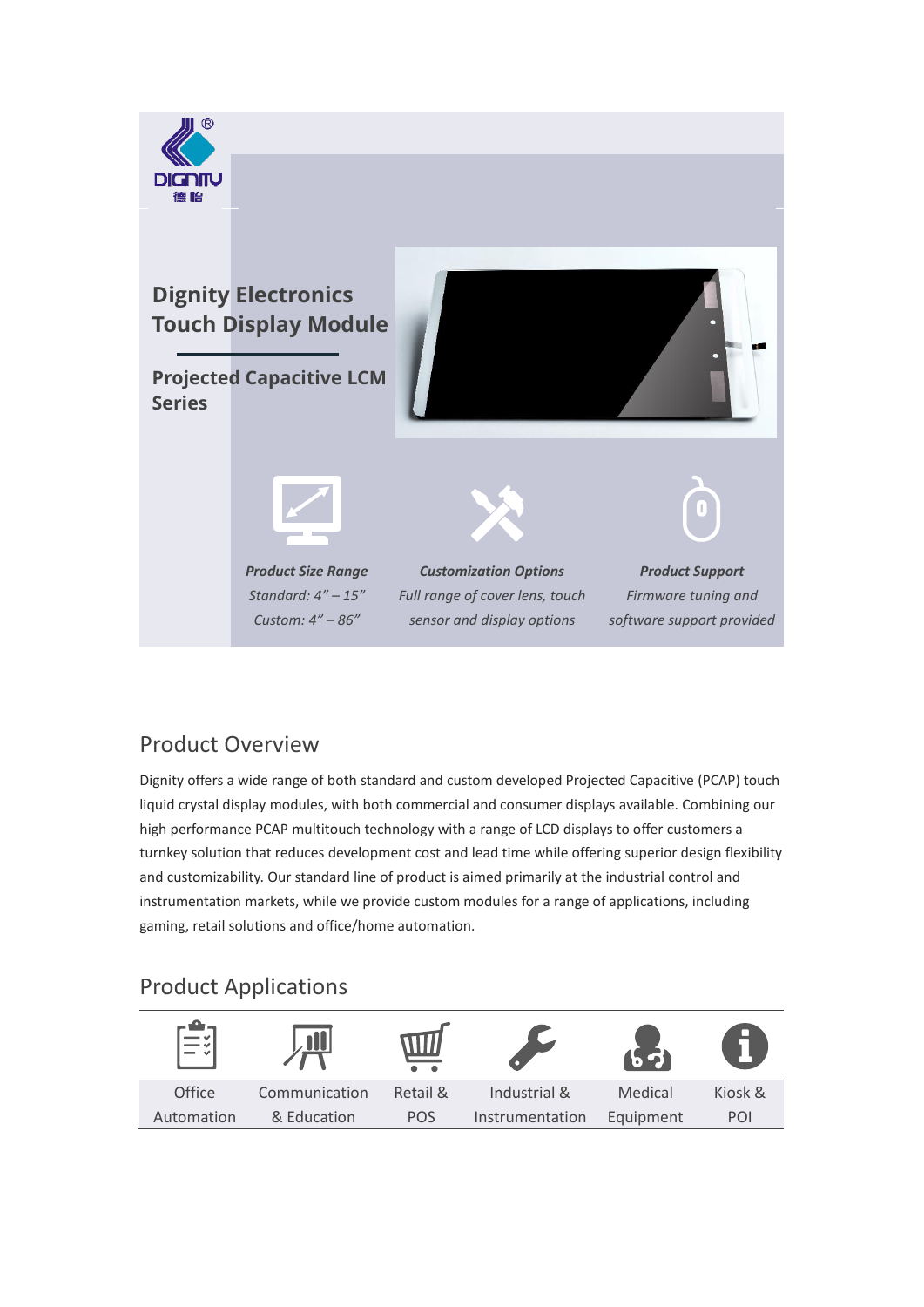#### Features

- Supports up to 10mm cover glass for enhanced durability
- Highly customizable cover lens silk screening, cut outs, enhancements, etc.
- Water rejection and gloved touch supported (nitrile, latex, vinyl, cotton, etc.)
- Optical bonding available for enhanced module performance and lifespan
- Wide range of LCD suppliers and specifications to meet project requirements: from super-high brightness to industrial and medical panels.

# Product Customization

| Parameter                     | <b>Options &amp; Notes</b>                                       |  |  |  |
|-------------------------------|------------------------------------------------------------------|--|--|--|
| Screen Size (Diagonal inches) | $4'' - 86''$                                                     |  |  |  |
| <b>Product Construction</b>   | GG / G1F / GFF / PG                                              |  |  |  |
| Integration                   | Tape Bonding / Optical Bonding (OCA & LOCA)                      |  |  |  |
| Cover Lens                    |                                                                  |  |  |  |
| <b>Cover Lens Thickness</b>   | $0.55$ mm $-10$ mm                                               |  |  |  |
| <b>Cover Lens Material</b>    | CS Glass, Gorilla Glass, Heat Tempered, Plastic, etc.            |  |  |  |
| <b>Additional Options</b>     | Silk screening, logos, cut outs, colored glass, etc.             |  |  |  |
| Touch Controller & Interface  |                                                                  |  |  |  |
| <b>Controller Location</b>    | COB / COF                                                        |  |  |  |
| Controller Type               | Silicon Works / EETI / Customer Supplied / As Specified          |  |  |  |
| Interface                     | I2C, USB, RS232                                                  |  |  |  |
| <b>Operating System</b>       | Windows XP, 7-10, Linux, iOS, Android                            |  |  |  |
| <b>Performance Options</b>    | 10-50 touch points, palm rejection, water rejection, gloved use, |  |  |  |
|                               | gestural controls, active stylus, etc.                           |  |  |  |
| <b>Product Enhancements</b>   |                                                                  |  |  |  |
| Optical                       | Anti-Glare / Anti-Reflection / Mirror Finish / Dead Front        |  |  |  |
| <b>Others</b>                 | Anti-Fingerprint / Anti-Shatter Film / Hard Coat                 |  |  |  |
| <b>EMI Resistance</b>         | Metal Mesh / Firmware Tuning / EMI Filters                       |  |  |  |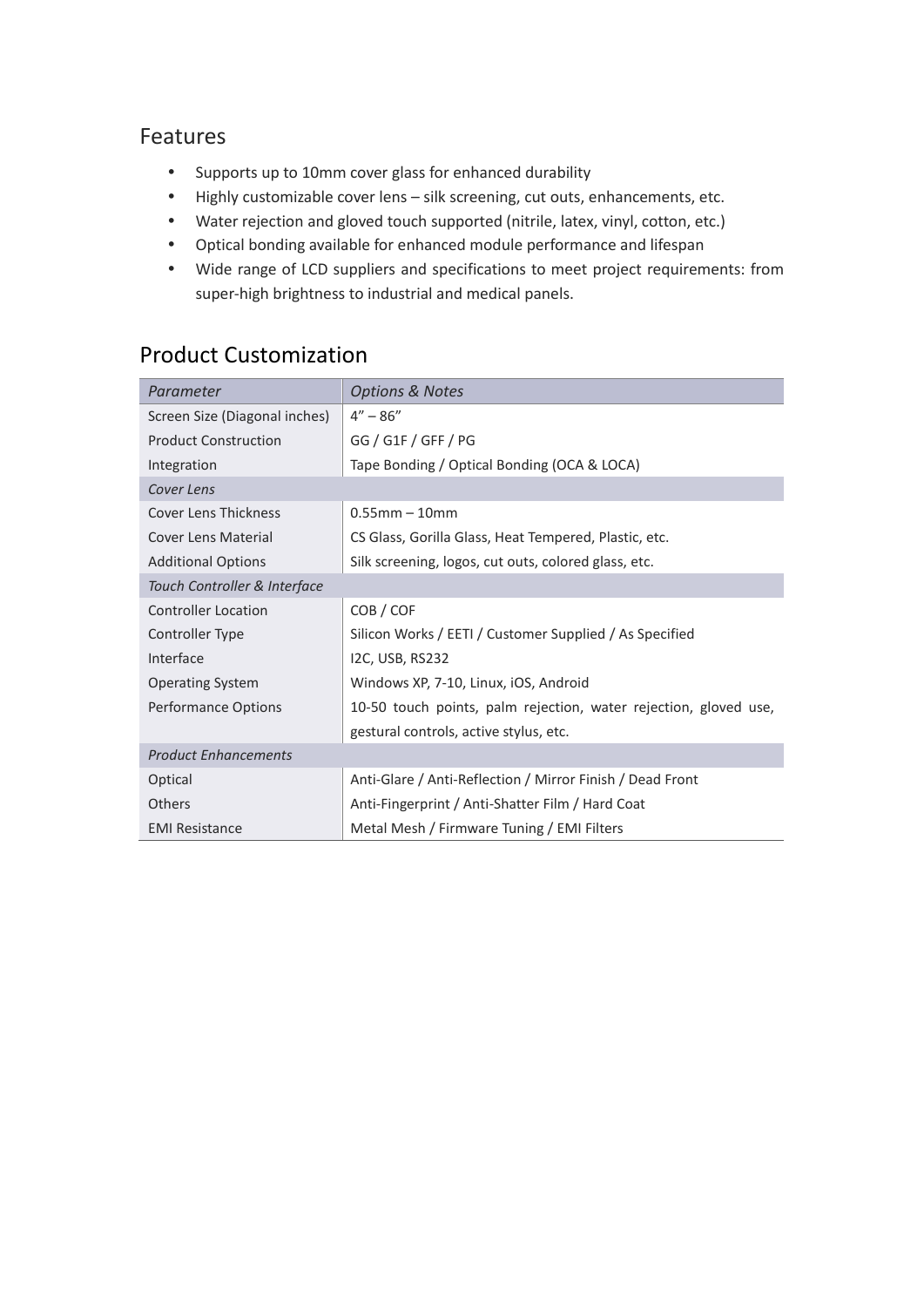# Product Specifications - Touch

| <b>Item</b>              | <b>Specifications</b>                                       |  |  |
|--------------------------|-------------------------------------------------------------|--|--|
| General                  |                                                             |  |  |
| <b>Type</b>              | Projected Capacitive Touch Panel                            |  |  |
| Input Method             | Finger, Active Stylus, Gloved Touch (up to 50 touch points) |  |  |
| Hardness                 | $\geq$ 7H / $\geq$ 3H (PG products)                         |  |  |
| Durability               |                                                             |  |  |
| Warranty                 | Standard Products: 1.5 years / Custom: As per application   |  |  |
| <b>Tapping</b>           | 10 Million                                                  |  |  |
| Sliding                  | 1 Million                                                   |  |  |
| Electrical               |                                                             |  |  |
| <b>Operating Voltage</b> | $2.5 - 5V$                                                  |  |  |
| <b>Response Time</b>     | $\leq$ 25 ms                                                |  |  |
| Optical                  |                                                             |  |  |
| Transmittance            | 285%                                                        |  |  |
| Haze                     | $\leq$ 2%                                                   |  |  |
| Environmental            |                                                             |  |  |
| <b>Storage Temp</b>      | $-30^{\circ}$ C ~ +70°C                                     |  |  |
| <b>Operating Temp</b>    | $-20^{\circ}$ C ~ +60 $^{\circ}$ C                          |  |  |
| <b>Relative Humidity</b> | 10 - 90% RH Non-Condensing                                  |  |  |

# Product Specifications - LCD

| <i>Item</i>                                                     | <b>Specifications</b>                                     |  |  |  |
|-----------------------------------------------------------------|-----------------------------------------------------------|--|--|--|
| General                                                         |                                                           |  |  |  |
| <b>Type</b>                                                     | TFT-LCD (commercial and consumer models available)        |  |  |  |
| <b>Maximum Resolution</b>                                       | As per customer requirement                               |  |  |  |
| Pixel Pitch                                                     | As specified                                              |  |  |  |
| Number of Colors                                                | As specified                                              |  |  |  |
| Lifespan                                                        | 20,000 - 100,000 hours                                    |  |  |  |
| Durability                                                      |                                                           |  |  |  |
| Warranty                                                        | Standard Products: 1.5 years / Custom: As per application |  |  |  |
| Electrical                                                      |                                                           |  |  |  |
| <b>Operating Voltage</b>                                        | $2.5 - 5V$                                                |  |  |  |
| Power Consumption                                               | As per LCD specifications                                 |  |  |  |
| Optical                                                         |                                                           |  |  |  |
| Brightness (min to max)                                         | $200 - 1500$ cd/m <sup>2</sup>                            |  |  |  |
| Contrast (CEN)                                                  | $500:1 - 1000:1$ (or as specified)                        |  |  |  |
| Environmental (standard - actual values dependent on LCD specs) |                                                           |  |  |  |
| <b>Storage Temp</b>                                             | $-30^{\circ}$ C ~ +70°C                                   |  |  |  |
| <b>Operating Temp</b>                                           | $-20^{\circ}$ C ~ +60 $^{\circ}$ C                        |  |  |  |
| <b>Relative Humidity</b>                                        | 10 - 90% RH Non-Condensing                                |  |  |  |